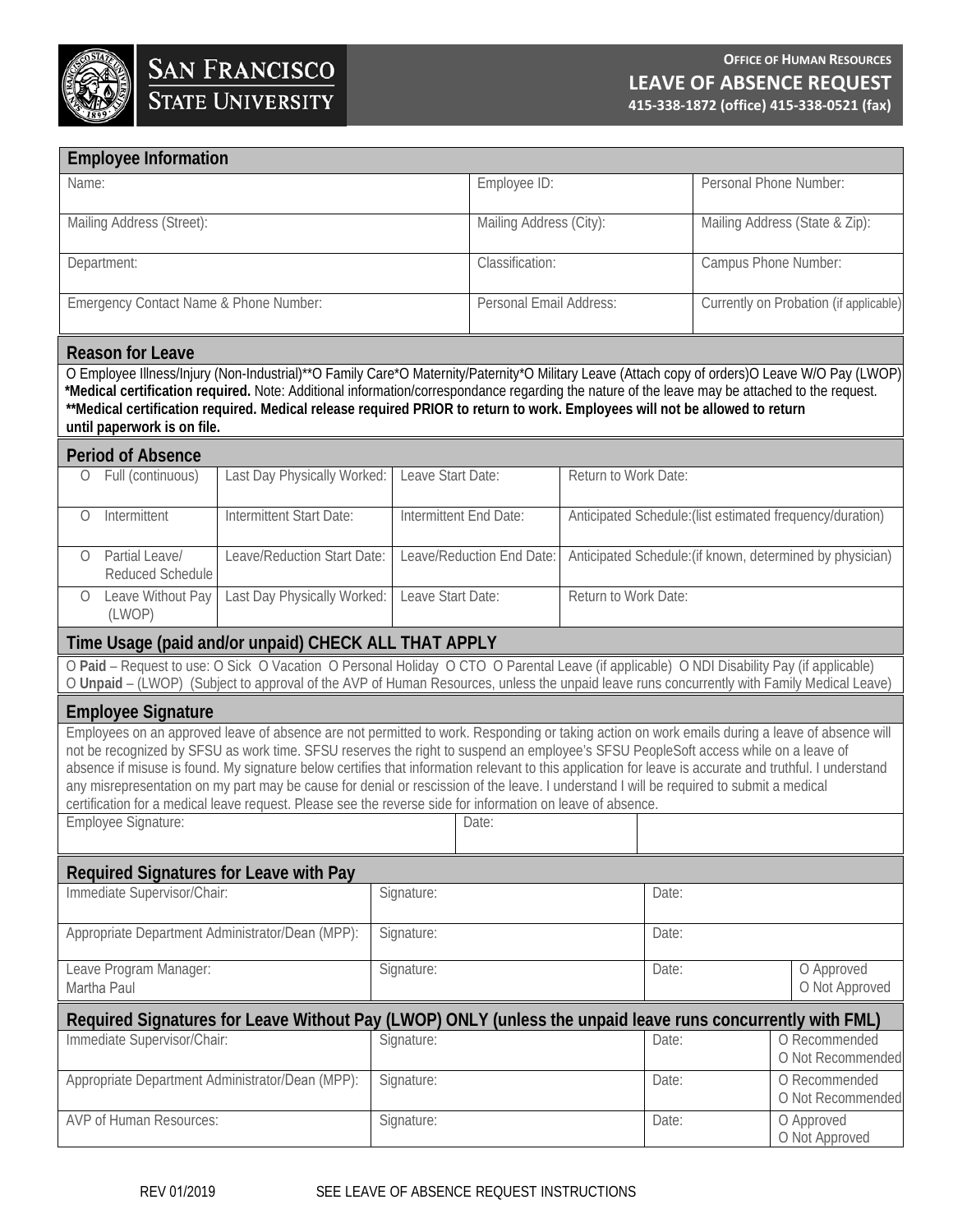

# **Employee Responsibilities**

- Employee is to discuss the leave request with the appropriate administrator at least 30 days prior to taking leave if possible.
- Employee is to complete the **Leave of Absence Request** in its entirety, and submit to the HR Leave Program Manager. Incomplete requests could result in the request being denied.
- Employee should contact the Leave Program Manager if leave advising and planning is needed.
- Employee is to submit required **Medical Certification** to the Leave Program Manager by the specified deadline. Employees are not required to submit the **Medical Certification** to their department.
- Employee is to keep the Leave Program Manager and appropriate administrator up to date of his/her leave status and any changes.
- Employee is required to submit release to return to work paperwork (for leave resulting from employee illness/injury) to the HR Leave Program Manager **prior** to reporting to work. Failure to do so will result in the employee being sent home until paperwork is submitted.

## **Department Responsibilities**

- Department is to notify the Leave Program Manager as soon as an absence of 3 or more days occurs.
- Department is to provide the employee with the applicable **Medical Certification** form once notified of a medical leave. Advise the employee to return the completed certification to the Leave Program Manager.
- Department is to review the **Leave of Absence Request** with the employee.
- Department is **not** to ask for medical documentation for a medical leave, nor make determinations on a medical leave if documentation is submitted to the supervisor.
- Department is encouraged to work with the Leave Program Manager for clarification and tracking FML usage regarding their employee's medical leave.
- Department will approve time in Absence Management (AM). Department will create timely ETRACS for unpaid leave of absence and short term disability as directed by Leave Program Manager.

## **Leave Program Manager Responsibilities**

- Leave Program Manager will review the **Leave of Absence Request** and any medical documentation if applicable and submit the appropriate FML letters to the employee and appropriate administrator.
- Leave Program Manager will communicate with the employee on required documentation needed to supplement a medical leave and highlight the deadline for all paperwork.
- Leave Program Manager will track all medical leaves and usage of FML time in coordination with Department.
- Leave Program Manager will coordinate with the employee and appropriate administrator to communicate any changes in the leave status.

# **CSU Family Medical Leave (FML)**

**You may be eligible for the FML if you have been employed by the California State University or State of California for at least twelve months (management/staff) or one academic year (Faculty), not necessarily continuously, and your leave is for any of the following reasons:** 

- Employee's own serious health condition that makes the employee unable to perform the essential functions of his/her job;
- Care for the employee's spouse, registered domestic partner, child or parent with a serious health condition;
- Birth of a child and to care for the newborn within one year of birth;
- Placement of a child with employee for adoption or foster care and to care for the newly placed child within one year of placement;
- Qualifying Military Exigency Leave (MEL) arising out of the fact that the employee's spouse, registered domestic partner, son, daughter, or parent is a member of any branch of the military, including the National Guard or Reserves, and is deployed or called to active duty in a foreign country; and/or
- Military Caregiver Leave (MCL) for a covered service member who sustains a serious injury or illness in the line of duty while on active duty in the United States Armed Forces.

Additional FML information can be found on the Human Resources website. Leaves for FML purposes, paid or unpaid, will be counted toward the 12-week FML entitlement. A **Medical Certification** must be provided to the Leave Program Manager in order to determine eligibility.